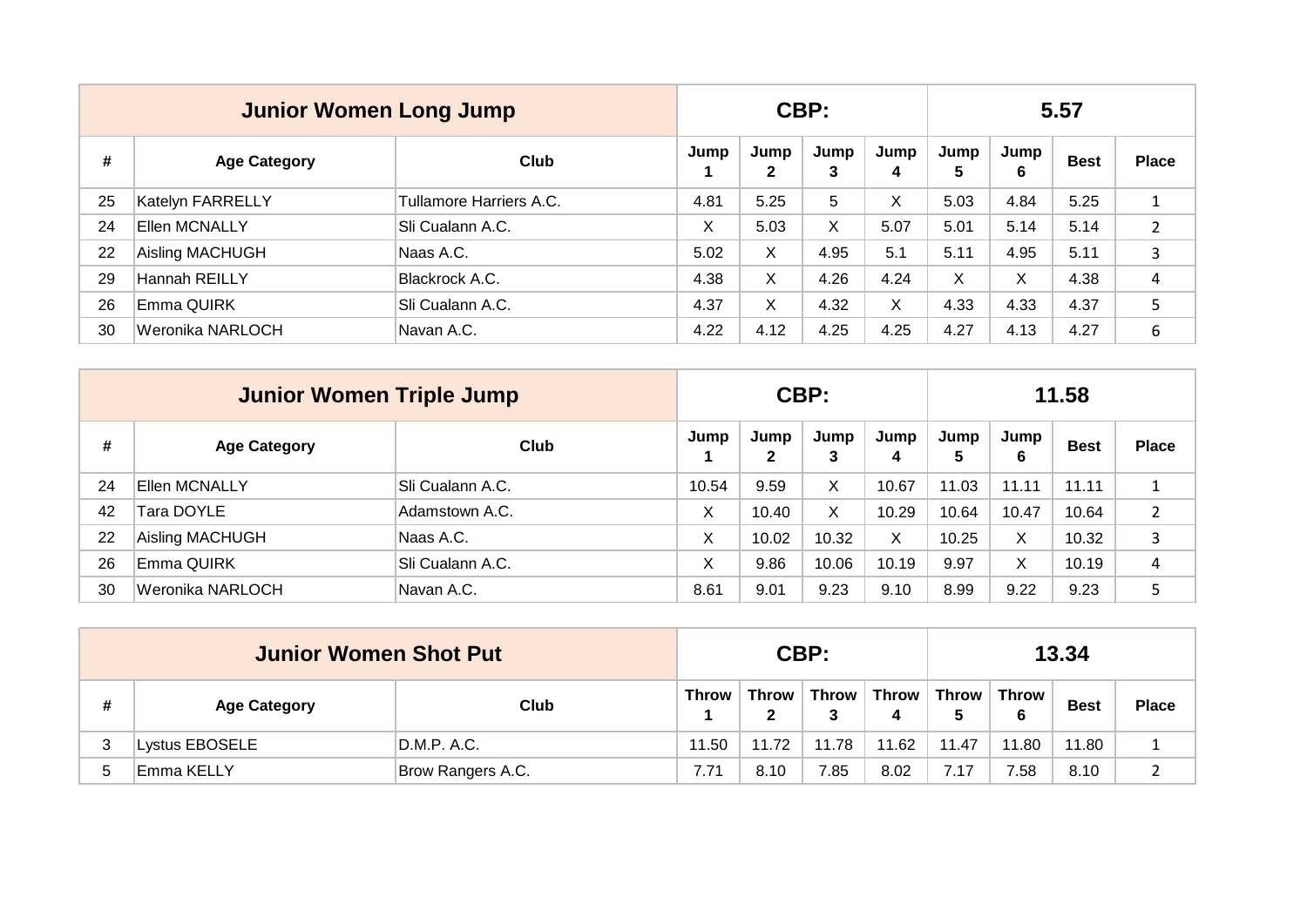|     | Junior Women Javelin |                   |              |            | CBP:       |                        | 40.42        |            |             |              |  |  |
|-----|----------------------|-------------------|--------------|------------|------------|------------------------|--------------|------------|-------------|--------------|--|--|
| #   | <b>Age Category</b>  | Club              | <b>Throw</b> | Throw<br>2 | Throw<br>3 | Throw $\mathsf I$<br>4 | Throw ∣<br>5 | Throw<br>6 | <b>Best</b> | <b>Place</b> |  |  |
| 172 | Aine O`SULLIVAN      | Cushinstown A.C.  | 24.05        | 25.44      | 25.48      |                        |              |            | 25.48       |              |  |  |
| 68  | lLeah MURPHY         | Celbridge A.C.    | 11.28        | 13.81      | 16.75      | 13.38                  |              |            | 16.75       | າ            |  |  |
|     | Emma KELLY           | Brow Rangers A.C. | 11.90        | 14.88      | 13.35      | 14.01                  |              |            | 14.88       |              |  |  |

|     | <b>Junior Women Hammer</b> |                   |                   |                       | CBP:       |                    | 54.09        |            |             |              |  |
|-----|----------------------------|-------------------|-------------------|-----------------------|------------|--------------------|--------------|------------|-------------|--------------|--|
| #   | <b>Age Category</b>        | Club              | <b>Throw</b>      | Throw<br>$\mathbf{2}$ | Throw<br>3 | Throw $\vert$<br>4 | Throw  <br>5 | Throw<br>6 | <b>Best</b> | <b>Place</b> |  |
|     | <b>Zoe MOHAN</b>           | Cushinstown A.C.  | Х                 | 46.53                 | X          | X                  | Χ            | 44.88      | 46.53       |              |  |
| 179 | Caoimhe ROWE               | Trim A.C.         | 31.56             | X                     | 30.17      | 27.23              | 27.46        | X          | 31.56       | າ            |  |
|     | Emma KELLY                 | Brow Rangers A.C. | $\checkmark$<br>⌒ | X                     | 20.10      |                    |              |            | 20.10       |              |  |

|   | <b>Junior Women Discus</b> |                   |              |                   | CBP:         |            | 42.79 |            |             |              |  |
|---|----------------------------|-------------------|--------------|-------------------|--------------|------------|-------|------------|-------------|--------------|--|
| # | <b>Age Category</b>        | Club              | <b>Throw</b> | <b>Throw</b><br>2 | <b>Throw</b> | Throw<br>4 | Throw | Throw<br>6 | <b>Best</b> | <b>Place</b> |  |
|   | Lystus EBOSELE             | D.M.P. A.C.       | 39.87        | 39.64             | 35.63        | 32.82      | X     | 35.91      | 39.87       |              |  |
| 6 | <b>Zoe MOHAN</b>           | Cushinstown A.C.  | 27.93        | 27.54             | 31.12        | 26.41      | 24.42 | X          | 31.12       |              |  |
|   | Emma KELLY                 | Brow Rangers A.C. | 27.33        | 28.58             | 25.69        | 27.45      | 26.49 | 27.69      | 28.58       |              |  |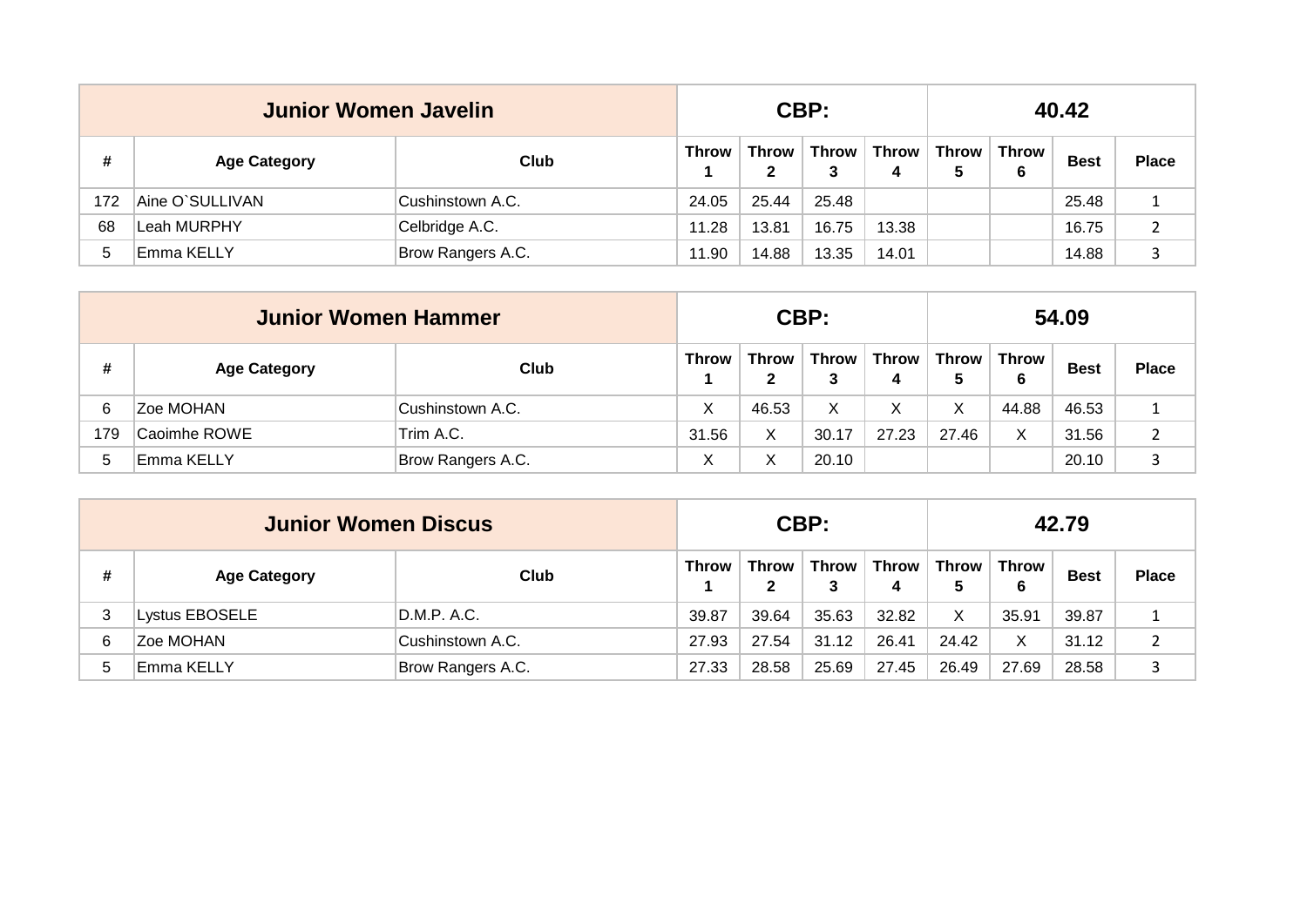|    | <b>Junior Men Long Jump</b> |                  |      |                      | CBP:                     |           | 6.92       |                          |             |              |  |
|----|-----------------------------|------------------|------|----------------------|--------------------------|-----------|------------|--------------------------|-------------|--------------|--|
| #  | <b>Age Category</b>         | Club             | Jump | Jump<br>$\mathbf{2}$ | Jump<br>3                | Jump<br>4 | Jump<br>5. | Jump<br>6                | <b>Best</b> | <b>Place</b> |  |
| 37 | Eoin KEENAN                 | Emo/Rath A.C.    | 6.39 | 6.41                 | $\overline{\phantom{a}}$ | 6.49      | 6.43       | $\overline{\phantom{a}}$ | 6.49        |              |  |
| 85 | Rafael MCCAFFREY            | Ratoath A.C.     | 5.85 | Χ                    | 5.97                     | X         | Χ          | 6.20                     | 6.20        | 2            |  |
| 31 | Aodhan DALY                 | Sli Cualann A.C. | 5.58 | 5.63                 | X                        | 5.48      | 5.50       | 5.69                     | 5.69        | 3            |  |
| 17 | Eoghan MCGRATH              | Celbridge A.C.   | 5.47 | 5.52                 | 5.47                     | 5.53      | 5.41       | 5.65                     | 5.65        | 4            |  |

| <b>Junior Men Triple Jump</b> |                       |      |           | CBP: |      |      |           | 14.50       |              |
|-------------------------------|-----------------------|------|-----------|------|------|------|-----------|-------------|--------------|
| <b>Age Category</b>           | Club                  | Jump | Jump<br>2 | Jump | Jump | Jump | Jump<br>6 | <b>Best</b> | <b>Place</b> |
|                               | <b>No Competition</b> |      |           |      |      |      |           |             |              |

|    | <b>Junior Men Shot Put</b> |                |              |                              | CBP:       |              | 14.44        |            |             |              |  |
|----|----------------------------|----------------|--------------|------------------------------|------------|--------------|--------------|------------|-------------|--------------|--|
| #  | <b>Age Category</b>        | Club           | <b>Throw</b> | <b>Throw</b><br>$\mathbf{2}$ | Throw<br>3 | Throw  <br>4 | Throw I<br>5 | Throw<br>6 | <b>Best</b> | <b>Place</b> |  |
| 4  | Padraig HORE               | D.M.P. A.C.    | Х            | 12.98                        | X          | 12.87        | 13.05        | 13.96      | 13.96       | ᅩ            |  |
|    | Robert HIGGINS             | Na Fianna A.C. | 9.47         | 9.88                         | 9.36       | Χ            | 10.68        | 10.52      | 10.68       |              |  |
| 41 | Jack NYHAN                 | Dunboyne A.C.  | v<br>∧       | X                            | 9.40       | X            |              |            | 9.40        |              |  |

|    | <b>Junior Men Javelin</b> |                |              |                   | CBP:              |                | 55.02 |            |             |              |  |
|----|---------------------------|----------------|--------------|-------------------|-------------------|----------------|-------|------------|-------------|--------------|--|
| #  | <b>Age Category</b>       | Club           | <b>Throw</b> | <b>Throw</b><br>2 | <b>Throw</b><br>3 | Throw $ $<br>4 | Throw | Throw<br>6 | <b>Best</b> | <b>Place</b> |  |
| 21 | Mark FREEMAN              | Newbridge A.C. | 41.56        | 42.15             | 44.62             | Χ              |       | v          | 44.62       | ᅩ            |  |
| 17 | Eoghan MCGRATH            | Celbridge A.C. | ν<br>⌒       | Χ                 | 8.95              | 23.37          | 25.81 | 23.90      | 25.81       |              |  |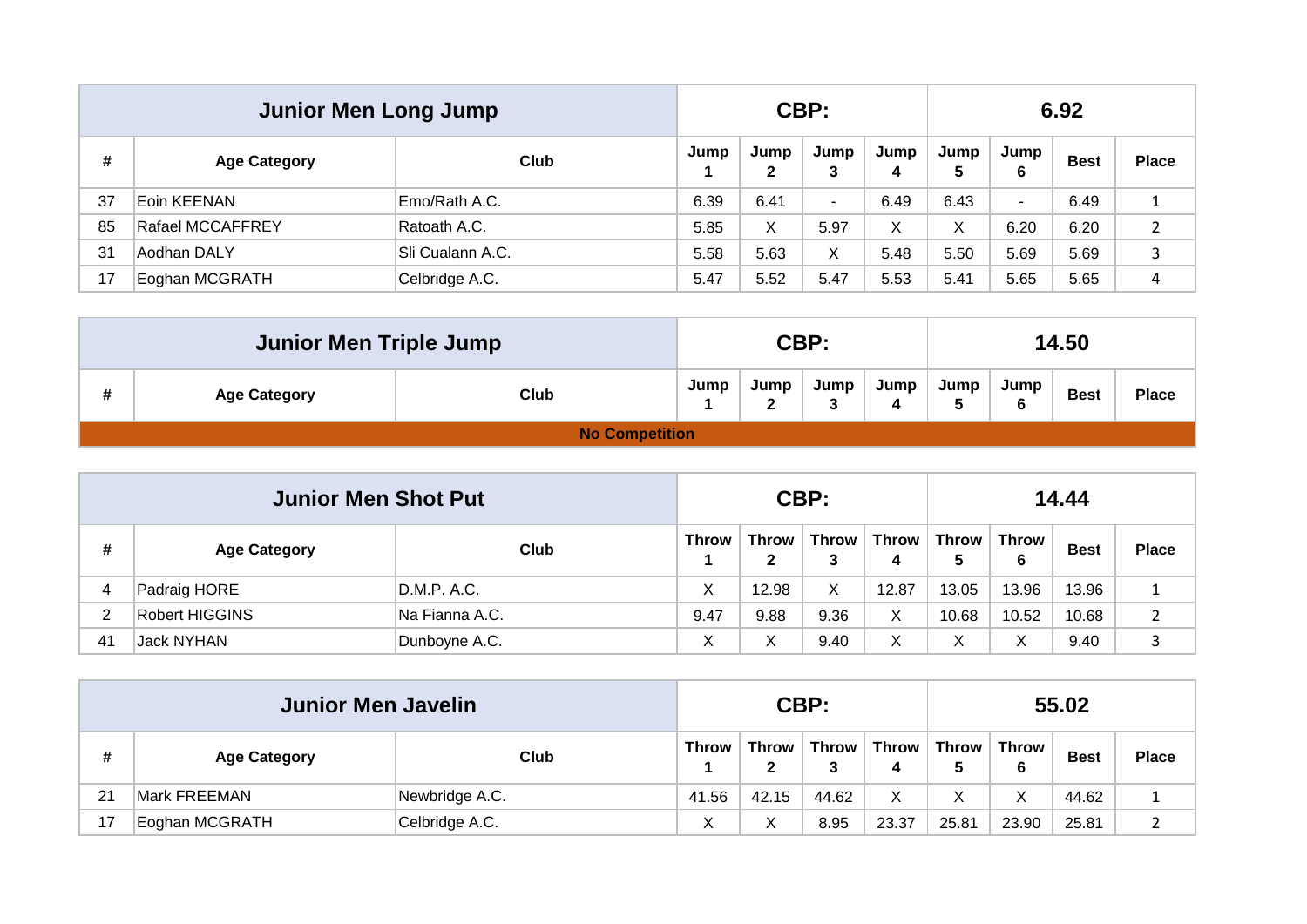|   | <b>Junior Men Hammer</b> |                |              |            | CBP:         |            | 67.68 |            |             |              |  |
|---|--------------------------|----------------|--------------|------------|--------------|------------|-------|------------|-------------|--------------|--|
| # | <b>Age Category</b>      | Club           | <b>Throw</b> | Throw<br>2 | <b>Throw</b> | Throw<br>4 | Throw | Throw<br>6 | <b>Best</b> | <b>Place</b> |  |
|   | Robert HIGGINS           | Na Fianna A.C. | X            | 48.56      | 51.40        | 53.65      | Χ     | Χ          | 53.65       |              |  |
|   | Gerard KELLY             | St Abbans A.C  | 44.44        | 42.26      | 42.56        | X          | 43.12 | 41.32      | 44.44       |              |  |

|   | <b>Junior Men Discus</b> |                |              |                              | CBP:       |       | 50.96                            |            |             |              |  |
|---|--------------------------|----------------|--------------|------------------------------|------------|-------|----------------------------------|------------|-------------|--------------|--|
| # | <b>Age Category</b>      | Club           | <b>Throw</b> | <b>Throw</b><br>$\mathbf{2}$ | Throw<br>3 | 4     | $\mid$ Throw $\mid$ Throw $\mid$ | Throw<br>6 | <b>Best</b> | <b>Place</b> |  |
|   | Padraig HORE             | D.M.P. A.C.    | X            | 47.59                        | X          | 43.91 | 47.66                            | Х          | 47.66       | ᅩ            |  |
|   | Robert HIGGINS           | Na Fianna A.C. | 34.75        | 33.83                        | X          | 36.42 | v                                | 37.20      | 37.20       |              |  |